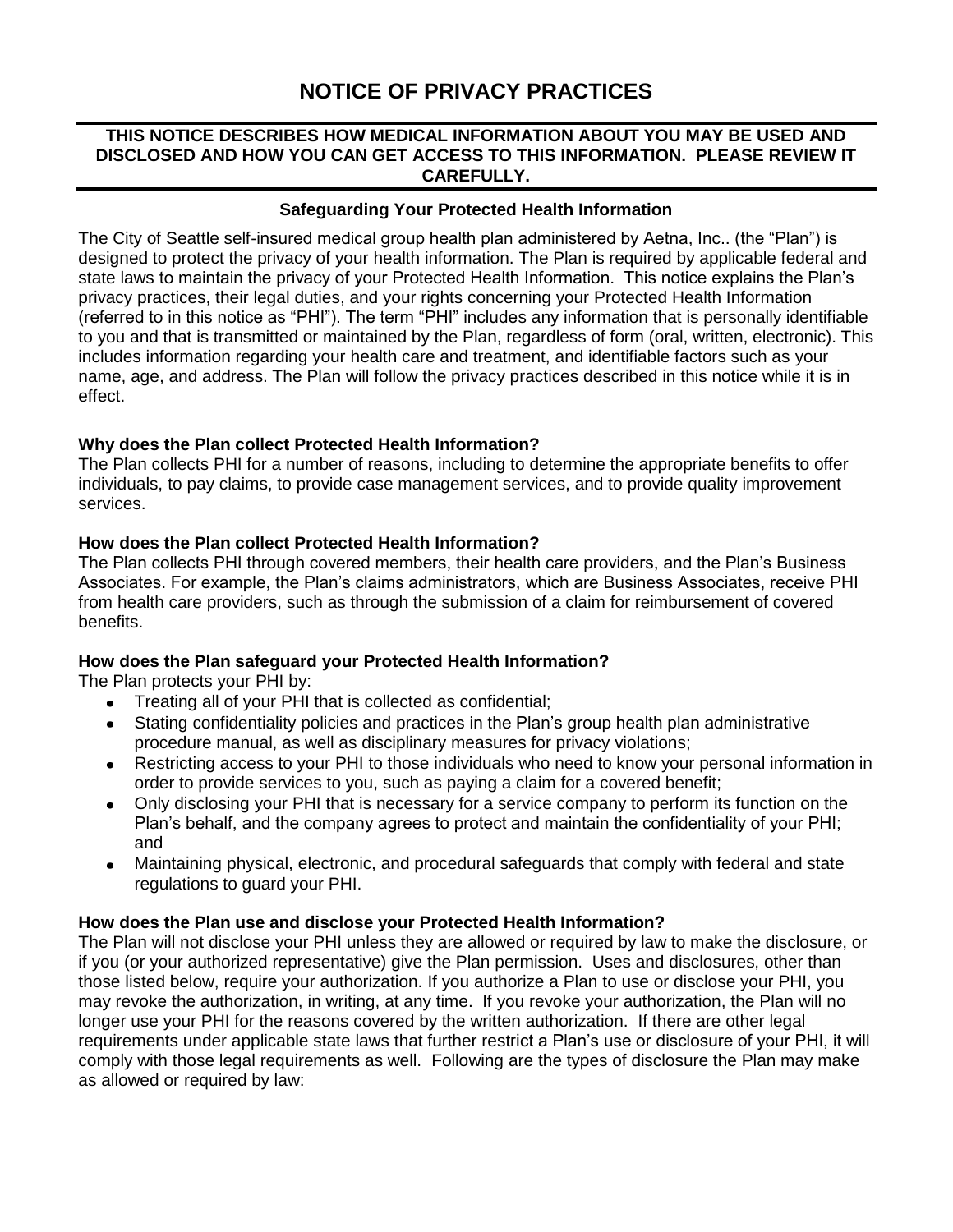**٠Treatment**: They may use and disclose your PHI for the treatment activities of a health care provider. It also includes consultations and referrals between one or more of your providers. Treatment activities include disclosing your PHI to a provider in order for that provider to treat you.

**٠Payment:** They may use and disclose your medical information for their payment activities, including the payment of claims from physicians, hospitals and other providers for services delivered to you.

Payment also includes but is not limited to actions to make coverage determinations and payment (including billing, claims management, subrogation, plan reimbursement, utilization review and preauthorizations).

For example, a Plan may tell a physician whether you are eligible for benefits or what percentage of the bill will be paid by the Plan.

**٠Health Care Operations:** They may use and disclose your medical information for their internal operations, including their customer service activities. Health care operations include but are not limited to quality assessment and improvement, disease and case management, medical review, auditing functions including fraud and abuse compliance programs and general administrative activities.

**٠Business Associates:** They may also share PHI with third party "business associates" who perform certain activities for the Plan. They require these business associates to afford your PHI the same protections afforded by themselves.

**٠Plan Sponsor:** They may disclose your PHI to the Plan's sponsor with your authorization or when required by law to permit it to perform administrative activities.

**٠To You or Your Authorized Representative:** Upon your request, a Plan will disclose your PHI to you or your authorized representative. If you authorize a Plan to do so, it may use your PHI or disclose it to the person or entity you name on your signed authorization. After you provide a Plan with an authorization, you may revoke it in writing at any time. Your revocation will not affect any use or disclosures permitted by your authorization while it was in effect. In certain situations when disclosure of your information could be harmful to you or another person, a Plan may limit the information available to you, or use an alternative means of meeting your request.

**٠To Your Parents, if You are a Minor:** Some state laws concerning minors permit or require disclosure of PHI to parents, guardians, and persons acting in a similar legal status. The Plan will act consistently with the laws of the state where the treatment is provided, and will make disclosures consistent with such laws.

**٠Your Family and Friends:** If you are unable to consent to the disclosure of your PHI, such as in a medical emergency, a Plan may disclose your PHI to a family member or friend to the extent necessary to help with your health care or with payment for your health care. A Plan will only do so if it determines that the disclosure is in your best interest.

**٠Research; Death; Organ Donation:** They may use or disclose your PHI for research purposes in limited circumstances. They may disclose the PHI of a deceased person to a coroner, medical examiner, funeral director, or organ procurement organization for certain purposes.

**٠Public Health and Safety:** They may disclose your PHI if they believe disclosure is necessary to avert a serious and imminent threat to your health or safety or the health or safety of others. They may disclose your PHI to appropriate authorities if they reasonably believe that you are a possible victim of abuse, neglect, domestic violence or other crimes.

**٠Required by Law:** They must disclose your PHI when they are required to do so by law, including workers' compensation laws.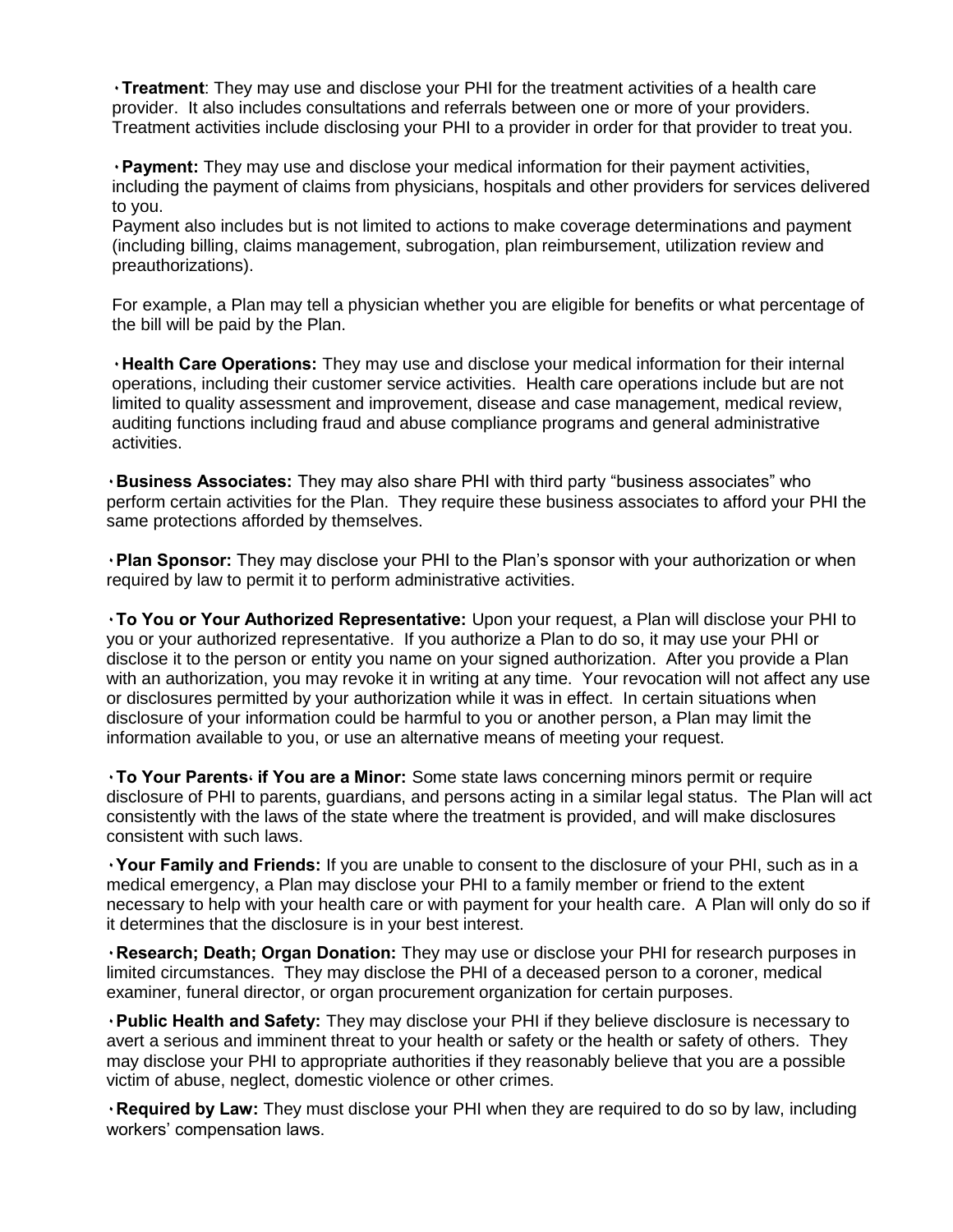**٠Process and Proceedings:** They may disclose your PHI in response to a court or administrative order, subpoena, discovery request, or other lawful process.

**٠Law Enforcement:** They may disclose limited information to law enforcement officials.

**٠Military and National Security:** They may disclose to military authorities the PHI of Armed Forces personnel under certain circumstances.

They may disclose to authorized federal officials PHI required for lawful intelligence, counterintelligence, and other national security activities.

# **What rights do you have as an individual regarding a Plan's use and disclosure of your Protected Health Information?**

You have the right to request all of the following:

**٠Access to your PHI:** You have the right to review and receive a copy of your PHI. Your request must be in writing. A Plan may charge you a nominal fee for providing you with copies of your PHI. This right does not include the right to obtain copies of the following records: psychotherapy notes; information compiled in reasonable anticipation of, or use in, a civil, criminal, or administrative action or proceeding; and PHI that is subject to other state or federal laws that prohibit a Plan from releasing such information. A Plan may also limit your access to your PHI if they determine that providing the information could possibly harm you or another person; you have the right to request a review of that decision.

**٠Amendment:** You have the right to request that a Plan amend your PHI. Your request must be in writing, and it must identify the information that you think is incorrect and explain why the information should be amended. A Plan may decline your request for certain reasons, including if you ask it to change information that it did not create. If a Plan declines your request to amend your records, it will provide you a written explanation. You may respond with a statement of disagreement to be appended to the information you wanted amended. If a Plan accepts your request to amend the information, it will make reasonable efforts to inform others, including people you have authorized, of the amendment and to include the changes in any future disclosures of that information.

**٠Accounting of Disclosures:** You have the right to receive a report of instances in which a Plan or its business associates disclosed your PHI for purposes other than for treatment, payment, health care operations, and certain other activities. You are entitled to such an accounting for the 6 years prior to your request, though not for disclosure made prior to April 14, 2003. A Plan will provide you with the date on which it made a disclosure, the name of the person or entity to whom it disclosed your PHI, a description of the PHI it disclosed, the reason for the disclosure, and other applicable information. If you request this list more than once in a 12-month period, a Plan may charge you a reasonable fee for creating and sending these additional reports.

**٠Restriction Requests:** You have the right to request that a Plan place additional restrictions on its use or disclosure of your PHI for treatment, payment, health care operations or to persons you identify. It may be unable to agree to your requested restrictions. If the Plan does, it will abide by its agreement (except in an emergency).

**٠Confidential Communication:** You have the right to request that a Plan communicate with you in confidence about your PHI by alternative means or to an alternative location. If you advise a Plan that disclosure of all or any part of your PHI could endanger you, it will comply with any reasonable request provided you specify an alternative means of communication.

**٠Electronic Notice:** If you receive this notice on the Plan sponsor's Web site or by electronic mail (email), you are entitled to receive this notice in written form. Please contact the Plan using the information listed at the end of this notice to obtain this notice in written form.

#### **Can I "opt out" of certain disclosures?**